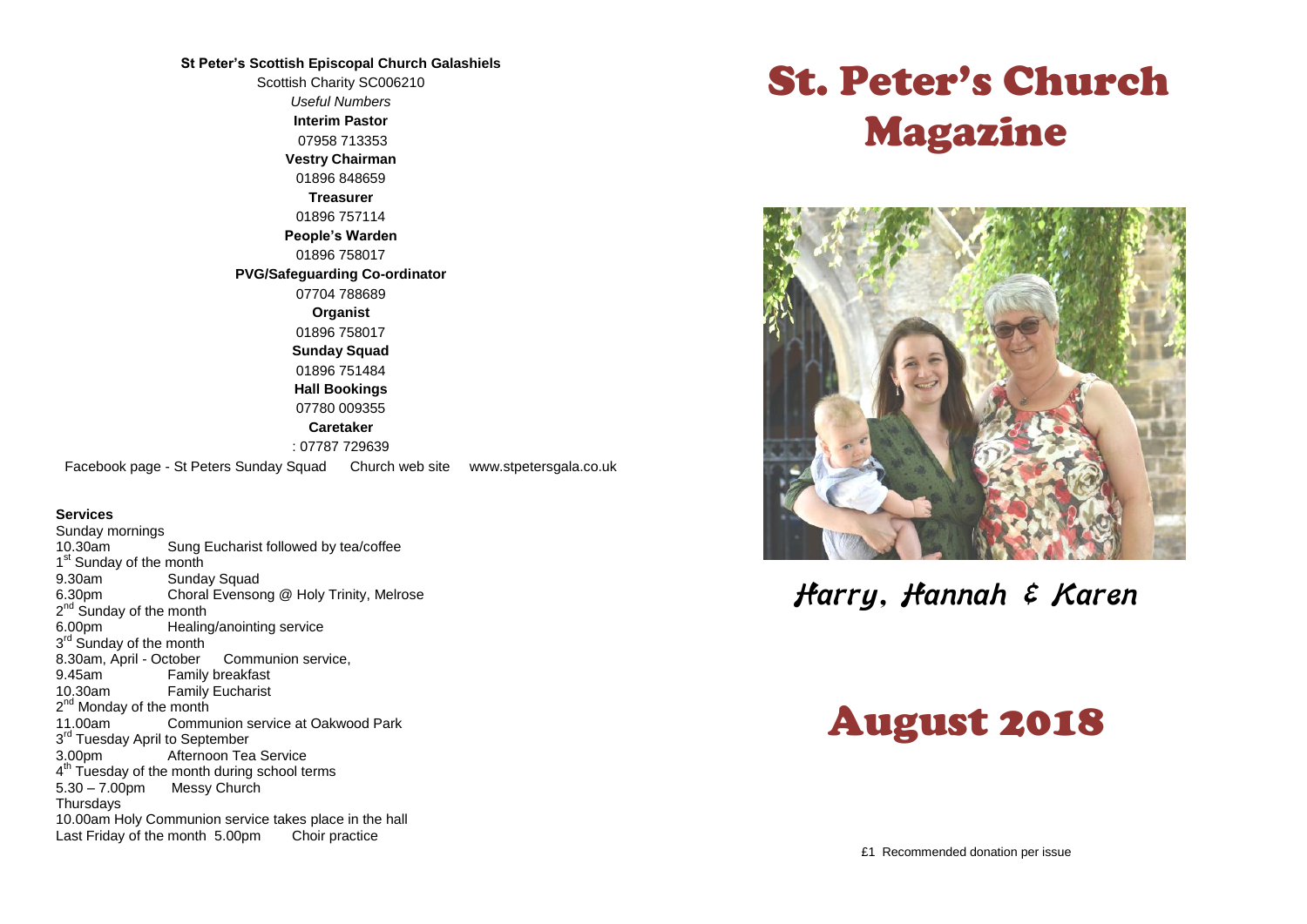## **Shared Leadership Team**

Susan Boorman Sheena Cossar Karen Ellis John Maltman Nancy Muir Monica Reynolds

#### **Church Diary August**

| Fri 3 <sup>rd</sup>                   | 7.30pm Cursillo @ St Peter's                       |
|---------------------------------------|----------------------------------------------------|
| $\mathsf{Sun}~\mathsf{5}^\mathsf{th}$ | 10.30am Sung Eucharist & Baptism, Rev Tim Morris   |
| Wed $8^{\sf th}$                      | 8.00pm Family service planning meeting @ Joanna's  |
| Thurs $9^{\sf th}$                    | 10am Communion Service                             |
| Sat 11 <sup>th</sup>                  | 12.30 Soup 'n' Pud lunch                           |
| Sun 12 <sup>th</sup>                  | 10.30am Sung Eucharist,                            |
|                                       | 6.00pm Healing service, Rev Andrew Cooper          |
| Mon 13 $^{\text{th}}$                 | 10.00am Oakwood Park Communion                     |
| Thurs 16 <sup>th</sup>                | 10.00am Communion                                  |
| $Sun$ 19 $^{\text{th}}$               | 8.30am Holy Communion                              |
|                                       | 9.45am family breakfast                            |
|                                       | 10.30 Family service,                              |
| Tues 21 $^{\rm st}$                   | 3.00pm Afternoon Tea Service, Rev Bob King         |
| Thurs 23 $^{\sf rd}$                  | 10.00am Communion                                  |
| $\mathsf{Sun}\,26^\mathsf{th}$        | 10.30am Sung Eucharist & Baptism, Rev Ursula Shone |
| Thurs 30 <sup>th</sup>                | 10.00am Communion Service                          |
| $Fri~31^{\rm st}$                     | 5.00pm Choir practice                              |
|                                       | Sun 2 <sup>nd</sup> Sep 9.30am Sunday Squad        |
|                                       | 10.30am Sung Eucharist, Rev Annie Naish            |

ooooooooooooooooooooooooooooooooooooooooooooooooooooooooooooooooo

## **Really???!!!**



**In an NHS Ophthalmology Appointment letter**

**"Please do not drive to or from the hospital when you attend for your appointment in case you need drops in your eyes which may blur your vision (adults only)."**



**Emergency Prayer Circle**

This is a group in the church which prays for people at times of special need. If you know of a member of your family or a friend facing crisis or difficulty who would be grateful of such confidential support

Call 01896 831418 or 01896 751484



Roslynn, Aimee, Darrin, Fiona, Ivy, Karina, James, Jaci, (William, Bethany, Katie & John), Jim, Ruth, Kris, Rebecca, Steph, Emily & Holly, Sadie, Gina, Joan, Jane, Sarah, Nigel, Muhamid, Jennifer, Kevin, Claire, Sheila, John, Fred, (Katie, Stephanie, Ted, April, Finn & Joan), Caitlin & her family, the Ellis family, 6 year old Joe and his family, Kerryanne & her

family, Justine, Dominique



**August Anniversary of Baptism** 7<sup>th</sup> Freya Wilson 8 24<sup>th</sup> Harris Moffat 30<sup>th</sup> Avden Hewitson

 $8^{\text{th}}$  Taylor Cassidy<br>27<sup>th</sup> Ailsa McLeman

**This year's Strawberry Tea was very successful – raising £193 for church funds A Big thank you to Susan for all the goodies she created for us to enjoy**





Please could I ask all you generous folk who donate prizes for our raffles to make sure that anything edible in still in date. I was most embarrassed to have someone return a prize that was 5 months past its use by date.

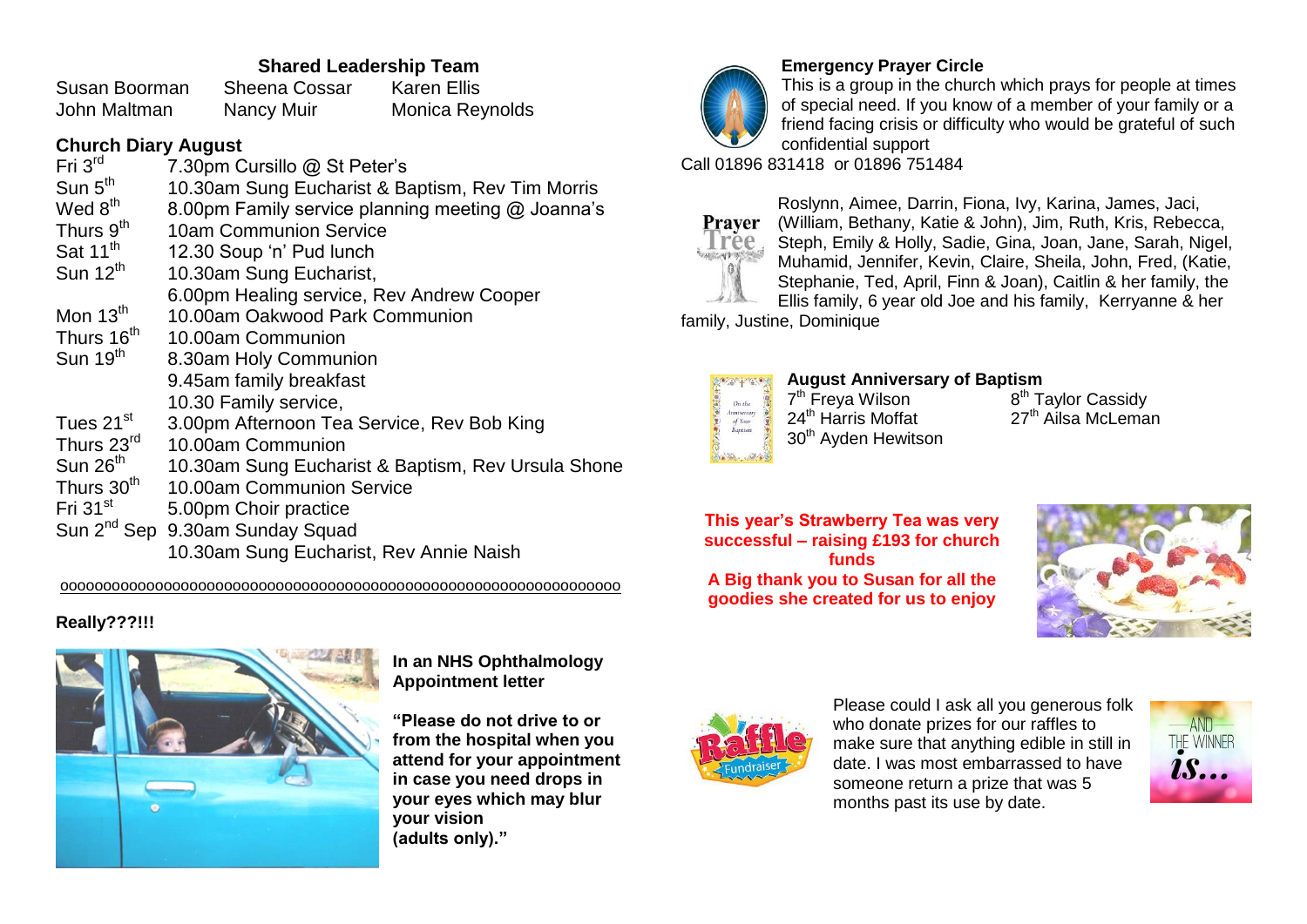

The provisional programme for the forthcoming season of Greener Borders Talks held at The Ormiston, Melrose 7.30 pm is given below. I'll be e-mailing out the proforma posters a couple of weeks before each

event which you can print out and display in your church and community. Please encourage your people to come along, especially in October when Melrose are sponsoring and Richard Bond will tell us about his eco-house!

| Date        | Sponsor                          |  |
|-------------|----------------------------------|--|
| 18 October  | EcoCongregation                  |  |
| 8 November  | <b>Greener Melrose</b>           |  |
| 6 December  | John Muir Trust                  |  |
| 10 Jan 2019 | <b>Borders Forest Trust</b>      |  |
| 14 Feb      | <b>Borders Organic Gardeners</b> |  |
| 7 Mar       | FairTrade                        |  |
| 11 Apr      | <b>Melrose Paths Group</b>       |  |
|             |                                  |  |

10 Oct Royal Scottish Forestry Society.

Meantime enjoy the summer.

Ian Skinner

## **How much could we save the NHS?**



Did you know that it will cost the NHS about **three times** as much if your doctor prescribes drugs like paracetamol, ibuprofen and antihistamines than if you bought them yourself? I used to take ibuprofen till it upset my tummy so much that I needed to take antacids to cope with these side effects. So that was 2 medications which meant 2

charges for the prescription in addition to the actual cost of the drugs. It costs £10.95 per item on a prescription – so 2 items cost £20.90 plus the cost of the medicines. The cost of over the counter medicines varies greatly according to where you buy them and whether you choose brand names or generic own brands. Always check that the **active ingredient** is identical when looking for generic equivalents and own brand products. A prescription for 200 paracetamol could cost more than  $£6 + £10.95$  dispensing fee = £16.95 or (because of the government's limit of 32 pills per purchase to cut down on overdosing) I can get 32 for .32pence - this is in a local shop not online. Less convenient, because I need to remember to buy them regularly, but a saving of £131.40 per year to the NHS. In Scotland paracetamol and aspirin were the  $4<sup>th</sup>$  and  $8<sup>th</sup>$  most issued prescriptions – 2.5 million & 2.01 million respectively, that is a huge amount both in numbers of prescriptions and cost in £s.

I have told my doctor that I am still taking the dosage she used to prescribe so that she is aware of ALL the medication I am using, both the ones I still get on prescription and the ones I buy myself.

I know it is possible to buy prescription only drugs on the internet but this could be very risky as you couldn't be sure that you were not getting something that had been adulterated to cut the costs to the supplier. The same goes for over the counter medicines. At least by buying them in a shop you can be sure that there are quality control and trading standards rules in place and you are helping to keep local jobs and businesses.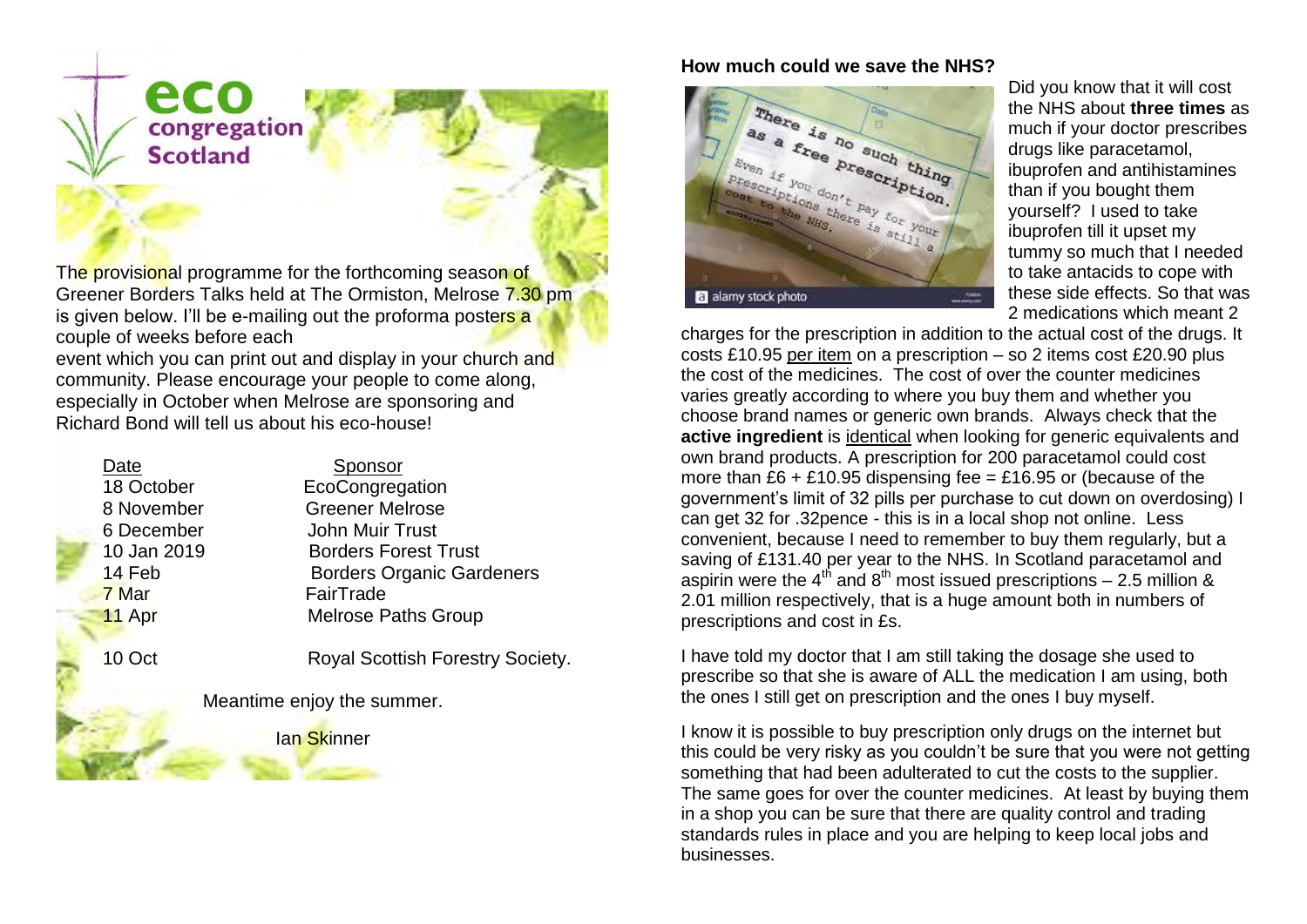# **Harry's Blessing**

Harry, May God bless you and preserve you;

may God walk with you in times of joy, and in times of trouble. May your eyes see the love of God at work in the world.

May your ears be shut to what is evil.

May your heart be fed with love.

May your thoughts be blessed with wisdom.

And may this family, walk in the paths of love, this day and for ever more.

#### **Amen**.



Wee Harry is sleeping soundly in Hannah's after receiving his blessing and anointing with olive oil from beside the River Jordan. All the while that Rev Pip Blackledge was speaking to him the little boy was watching Pip and reacting and responding. It was a truly beautiful and spiritual time during the service



# **IS THIS A RECORD?**

It is a bit difficult to see but in the large green pot on the left where my peony is growing (planted by me) there are several foxgloves (planted by birds or the wind)

One of them has reached the height of about 1.9 meters! (the metal measuring tape folded over and hit me on the head before I could get an accurate reading!) It starts about the height of the seat on the right and towers above the parasol and the shed roof.

The bees have loved it!



I am delighted to announce that with immediate effect the Rev Grace Redpath has been appointed as Associate Priest of St Andrew's Episcopal Church Kelso. Grace and Bob will work together in association with our other Retired Clergy and Lay Ministers to further the work within our town and beyond. The Bishop of Edinburgh will Commission Grace on Sunday 14th October at 10.00 am as part of St Andrew's Harvest Festival Celebrations I could not be happier to be making this announcement and look forward to continuing our joint ministry for many years to come.

Please pray for Grace and Keith as they start this new stage in their lives.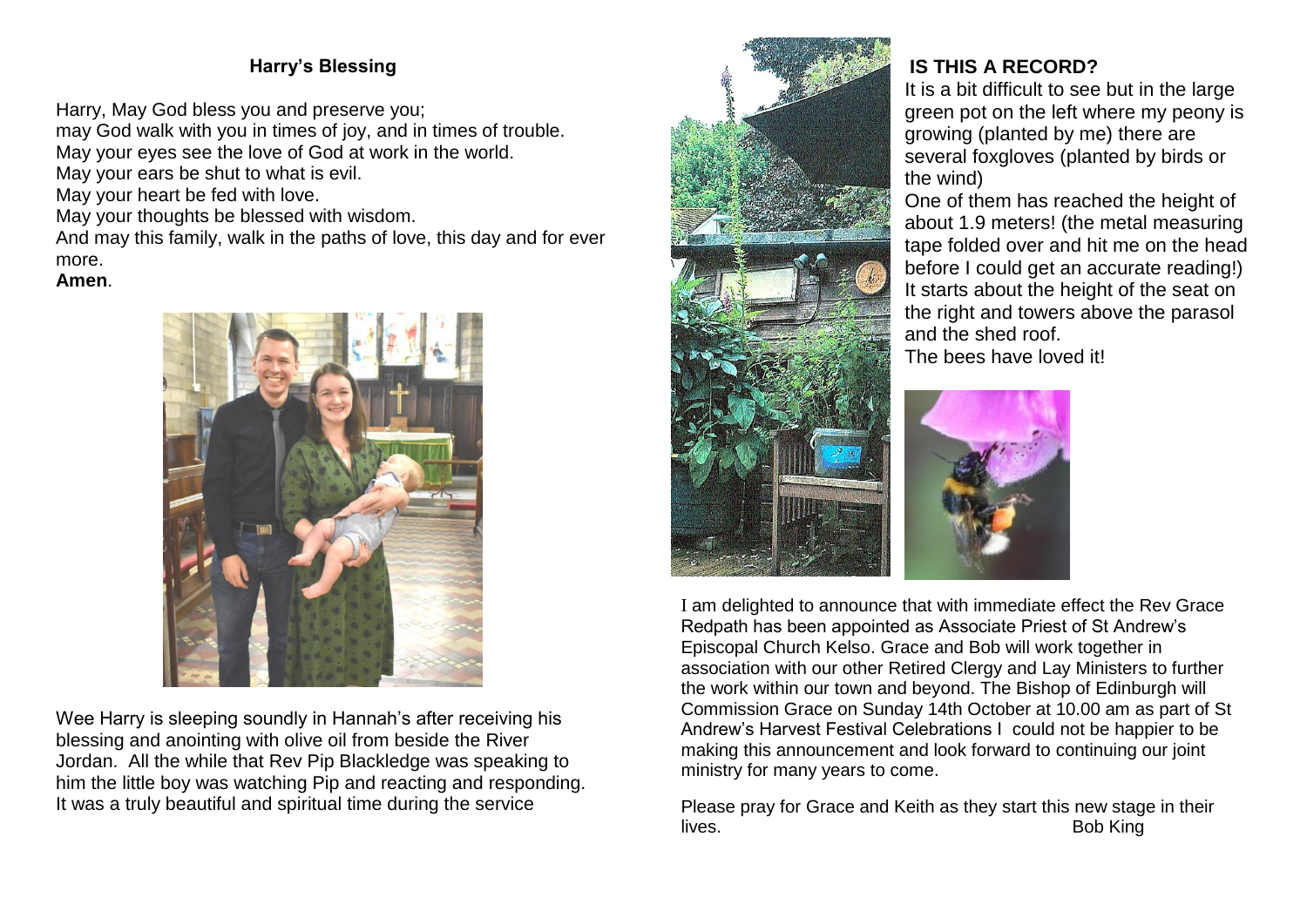#### **Fred's encounter in Sri Lanka with a very large python**.



A snake of not less than 7 ft long slithering between the four legs of a garden chair - the same chair I was resting on. I was woken by the two dogs barking and chasing the snake to

the far end of my garden area to a more embracing environment for its daily activities The two dog having taken due care of the intruder as it, with no shortness of speed,



slithered into the paddy field at the end of my garden area . I was now awake the dogs happy with their achievement to be rewarded with chicken wings as a treat FRED

#### **Xxxxxxxxxxxxxxxxxxxxxxxxxxxxxxxxxxxxxxxxxxxxxxxxxxxxxxxx**

On the subject of snakes do be aware that our local adders are coming out into the open to sunbathe during the hot weather and several people in the Borders have encountered them on paths and in



gardens. Their bite while poisonous is not deadly though can make a small child quite ill. If bitten go to BGH for anti-venom treatment and report the encounter to SSPCA. Helpline 03000 999 999

#### **oooooooooooooooooooooooooooooooooooooooooooooooo**

**Has anyone borrowed one of the church tables or the coffee urn? If it is hiding in your garage of shed please could you return it . Thanks**



C.Can Stock Phot





# **Pip's Sermon Sunday 22nd July 2018**

There is a slight error in the service sheet. Our Gospel today is from Mark Chapter 6 verses 30 not to 36 but to 56. Only they take out twenty verses in the middle. What we are left with after they do that, is Jesus getting in and out of a boat – twice.

What, you might ask, is so dull about these middle twenty verses, that the compilers of the Revised Common lectionary thought they should leave it out?

They left out the feeding of the five thousand, and Jesus walking on water in order to leave us with this dynamic and vivid passage of Jesus getting in and out of a boat and then doing that again.

If feels a little like when I have in the past boiled up a chicken carcass for stock, and then without thinking poured away the stock down the sink leaving me with a pile of old bones. It feels as though they've thrown away the wrong bits.

But that is deliberate, I think. Because actually the focus on this Gospel is not really on Jesus, we're very used to seeing Jesus in Mark's Gospel as close up – just him as the centre of attention. But this wee section is focussing on the Apostles. And as we are called to be like them, it's worth spending time on. They have just come back from their great commission, and they are exhausted. There is a contrast here between what Jesus does, and what Jesus tells the Apostles to do. He does what he always does, healing, preaching, teaching, being himself. But what he tells them to do is to rest. To, for want of a better term, to waste time with each other. This Gospel is about wasting time.

The reckless pace of Mark's Gospel takes us in our grip again today. No wonder they kept getting into boats, it was probably the only peace they could find.

And what Jesus saw was that they needed to have a time without agenda, without purpose, just time out, wasting time.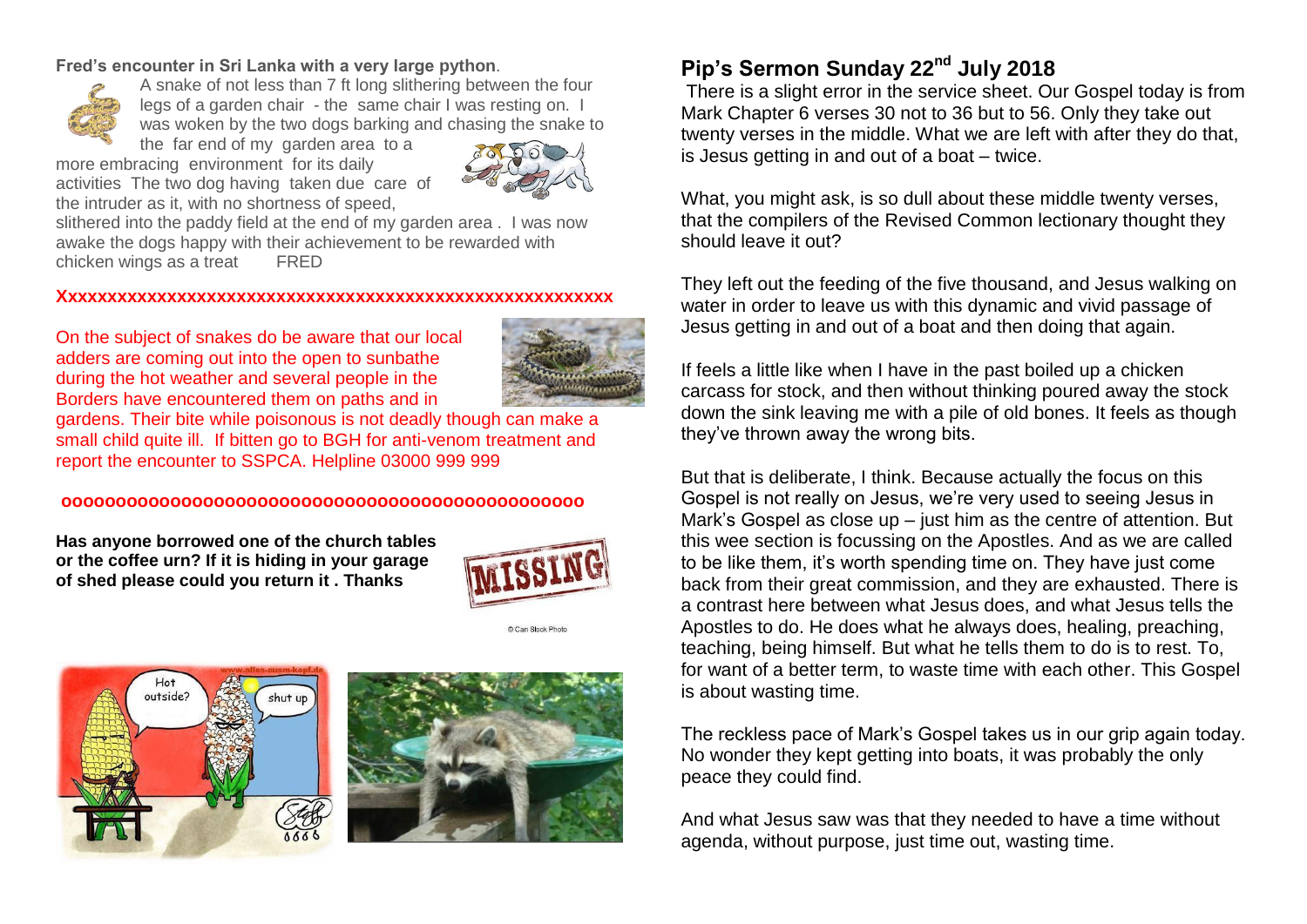We've sort of lost the art of that. When our time is full, when we are busy, we sometimes feel that every bit of time has to be justified, every hour has to be accounted for, and if we take time off, or time out, it has to be purposeful or valuable. Even holidays if we're not careful are full of planning and events, schedules and agendas.

We did a bit of that, but Crete has a different way of life. One thing I really noticed. People were talking. Not on their phones. We have very little liminal time these days. We fill our time with busyness, whether it's useful busyness or not. And Jesus is saying, you know what, stop that.

When you think of what Harry has in front of him in life, it makes you think. What do you remember about your childhood? I'll bet, I'll bet it wasn't the structured time. I'll bet it wasn't brushing your teeth in the morning or being at school. I'll bet it is the long summer days or good friends, or playing rounders in the park, of evenings looking up at the stars, or the clouds in the daytime. School matters, order and schedules matter, but what matters most is the time that we don't think matters. Little moments of ease and joy."

There's a real and sometimes poignant truth in that. We work so hard, we do so much stuff, but the moments we look back on as feeling truly alive, the moments that feed us, are moments when we are with God or with one another, with no agenda, with no purpose other than being present.

I notice that Andrew in Jedburgh has an introduction to Mindfulness beginning in August, and I saw that and I thought, You Stinker. Because we spoke about it, and IN Holy Trinity IN august we're beginning a course called Soulfulness. Which is basically Mindfulness for the soul. And this Gospel I think gives us permission to do what mindfulness tries to do, what prayer tries to do, which is to give everything a rest and focus on the moment, the present moment, and just let go of everything.

We often think of prayer as intercessions – you know, asking God for stuff, but that's only a tiny bit of prayer. The rest is just trying to be in the moment, finding time to be with God and not to sweat anything

Each line is learned by saying, singing and then the movement is added.

By noon we have reached line 4 and after singing Neywey sabjanach aykana d'bwashmaya aph b'harha we learn the counter melody of the name of God

| Aramaic | Arabic | Hebrew        | Old Canaanite |
|---------|--------|---------------|---------------|
| Allaha  | Allah  | <b>Elohim</b> | Elat          |

During a break before lunch we were encouraged to meditate on what we had learned and if we felt so inclined to draw what we had experienced. Sitting inside with my eyes closed – I couldn't watch the moving figures as it made me dizzier than usual – I felt the light and powerful energy of God's presence and I sketched what I saw.

Ken called us back to where he had laid a tablecloth on the floor and invited us to put our lunch there. The food was blessed and we shared our "daily bread".

The afternoon followed a similar pattern of learning the words, putting them to the music and adding the movement. (I'm glad I only had to manage the first two!)

After a tea break we put the whole prayer together. What an achievement!

I moved back into the circle and we shared the bread and wine of Communion with one another.

It was not what we had expected, but we all wanted to go through the experience again. Everyone felt we needed more time to become fully part of the prayer.

Personally I am not sure about some of the English words we were given. There were copies of Neil Douglas Klotz's book "Prayers of the Cosmos" which "retranslated the Lord's Prayer and The Beatitudes in 6 Different Ways" I felt that some of the translations were bizarre.

*I wrote the above the day after the workshop in 2008 and I still want to repeat the experience. Sheena*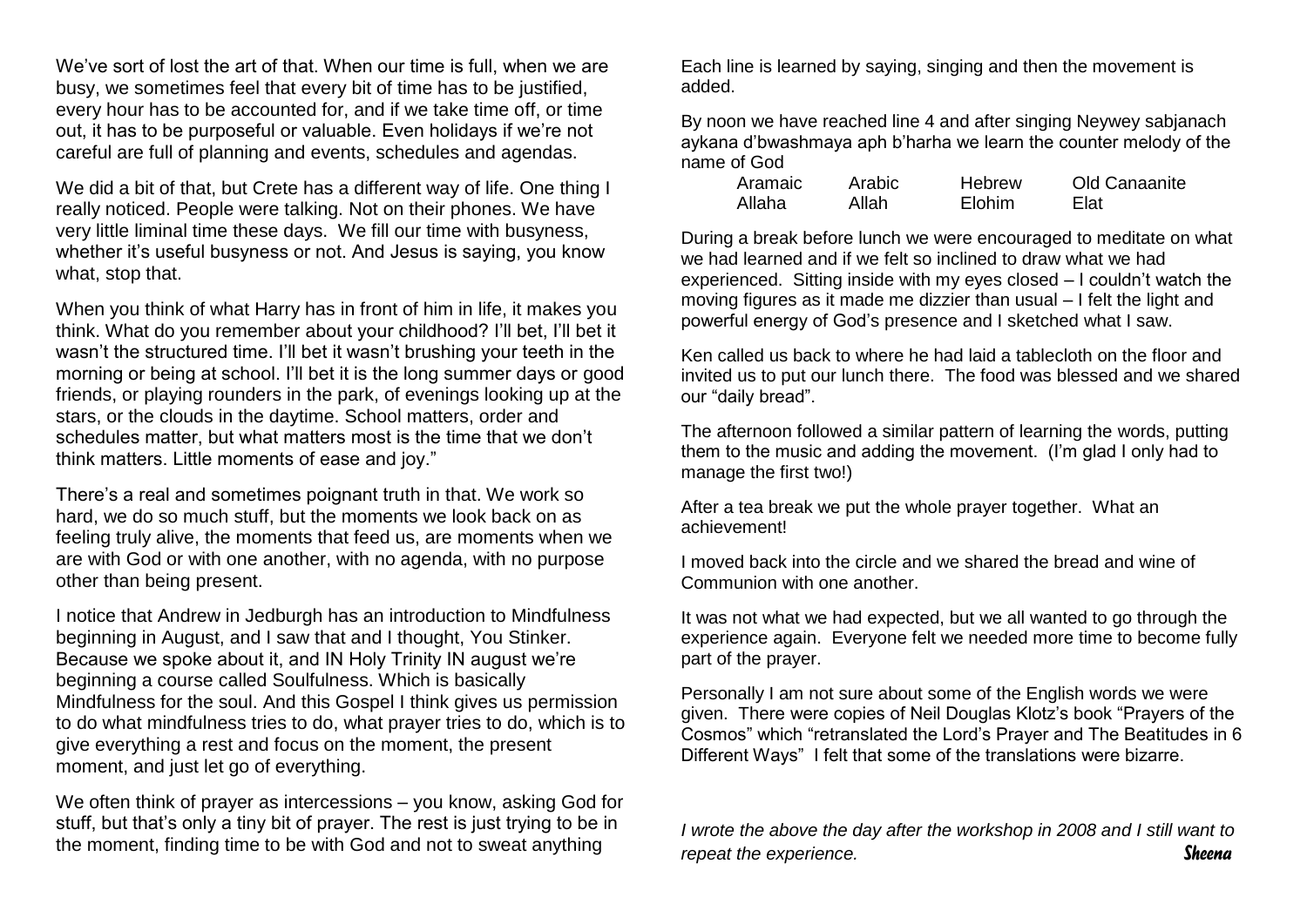#### **The Lord's Prayer in Aramaic – Workshop**

One Saturday a few weeks ago I found myself at the Trinity Centre attending a workshop entitled "The Lord's Prayer in Aramaic"

I don't know what I expected to happen at this workshop – Would we recite the prayer in English? - No Would we translate the prayer? - Not really Would we discuss the meaning then and now? - No Would we learn to recite in in Aramaic? Sort of. So what DID we do?

We sat in a circle – we introduced ourselves Then we looked at the sheets we had been given – strange words – stranger translations – very unfamiliar and weir concepts. Turn the sheet over – just the prayer in Aramaic. Jenny, our workshop leader takes us through one line at a time. First we say it then we sing it – Jenny plays the clarsach Jenny and Ken Webb explain that Aramaic words can have several meanings (Ken is the linguist)

B'D,RuOKH = breath or wind or holy spirit Holy Spirit = Holy Breath Breathing is important  $-$  not breath  $=$  no life We did some breathing exercises.

All of us will have seen, either on TV, or for the very lucky ones, in Jerusalem, people praying at the Wailing Wall. They rock back and forth. Jesus would have prayed like this.

Now Jenny asks us to stand in a circle holding hands. Then she shows us how to bring our breath/our being/our whole selves as we learn the movements to go with the words. I have to sit down so I bring my chair into the circle. We say the first line moving our heads and upper bodies.

Now it gets more complicated! We discover that not only are going to move our heads and upper bodies but we are to learn some quite complicated movements that will take us round the circle in a clockwise direction. At least everyone else is – so that I don't impede the progression Jenny moved my chair into the centre of the circle beside her clarshach

else. Being with each other and with God, without an agenda, is the way we learn to love one another and love God – which is really the point of being alive. Love God and your neighbour.

Love your neighbour as yourself – and that's actually the second thing I get about this Gospel – about loving yourself.

But we like to be busy, and that's a problem. We like to think we're doing God's work – but we shouldn't. Let God do God's work, you do your work, with is wasting time with God and with one another. Seriously. Waste more time.

We like doing God's work, because God's work is so much more glamorous. Moreover, we don't always trust God to do it, so we like to help him out. And we always get it wrong when we do.

We try and make people Christians, but we can't. Only God does that. Often when we try to, all we are doing is cloning our particular brand of Christianity.

We try and teach people what is right and wrong – but we can't. Only God can do that, through the Holy Spirit and through conscience. Often when we try to, we just sound like we're telling people off.

We try and judge people – and we really can't. Much as we would like to, only the all-loving God can do that. That's really not our business and we make a horrible horrible mess of it when we try.

Too often I think the church feels it ought to be like some sort of doctrinal sausage factory, churning out people who believe the same thing, stuffing us with the so-called correct ideas about God, teaching us that we have to pray the same way, think the same way, behave the same way. That's what happens when we try and be Jesus, when we try and do God's work, instead of our own. It can often close off new ideas about God, it can close off imagination, reduce God's opportunities for getting through to us.